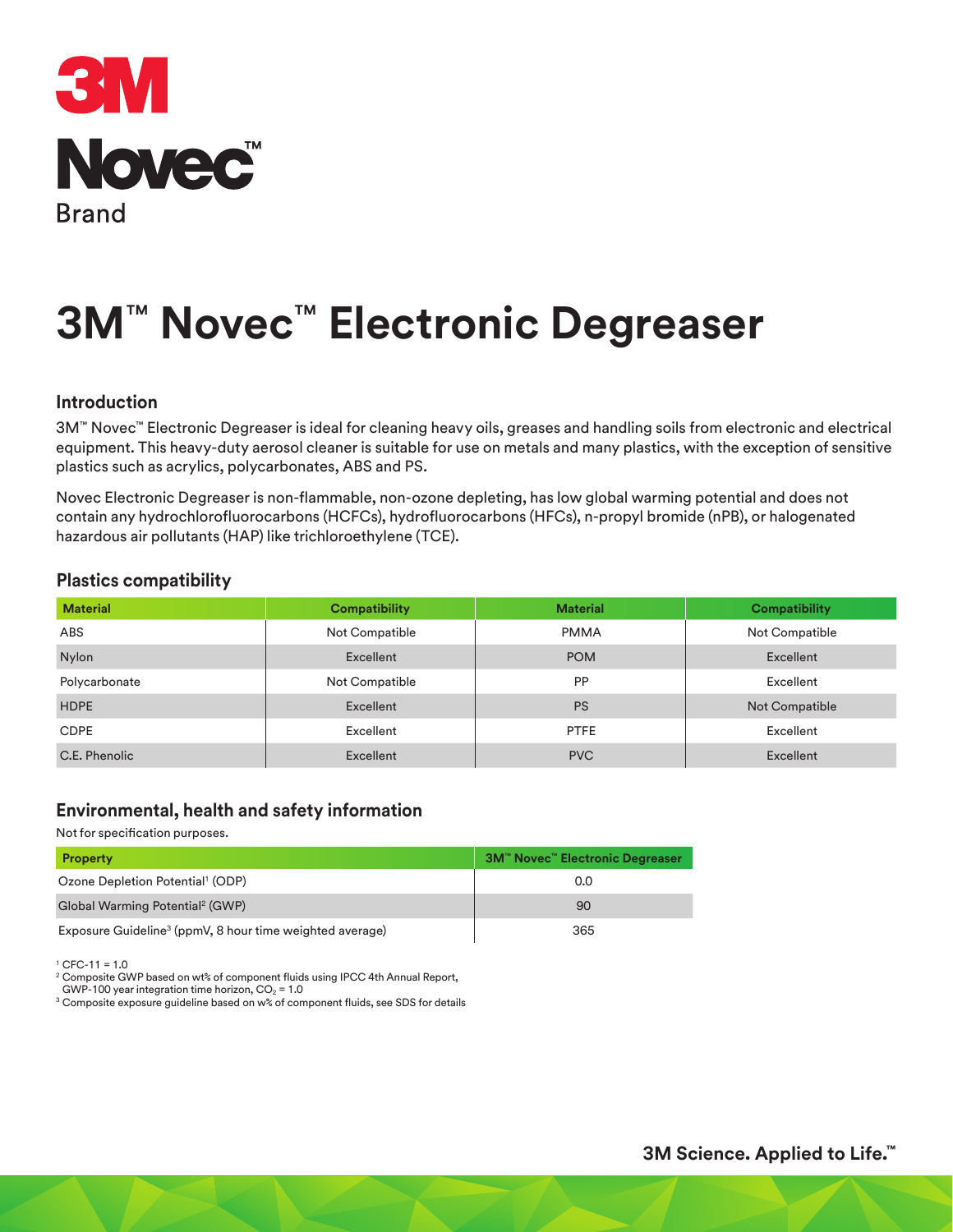### **Key features and benefits**

- Fast drying, low odor
- No rinsing required
- Non-corrosive, non-conductive

#### • Non-flammable

- Low toxicity
- Low global warming potential

# **Regulatory information**

| RoHS/WEEE Compliant         | Yes                      |  |
|-----------------------------|--------------------------|--|
| Meets CA VOC Limits         | No                       |  |
| Meets OTC VOC Limits        | Yes - Electronic Cleaner |  |
| NSN (National Stock Number) | 6850-01-534-2927         |  |

# **Physical properties**

Not for specification purposes.

| <b>Property</b>                          | Value |
|------------------------------------------|-------|
| Vapor Pressure (mmHg @20 C)              | 330   |
| Surface Tension (dynes/cm <sup>2</sup> ) | 19    |
| Specific Gravity (g/mL)                  | 1.34  |
| Dielectric Strength (kV/0.1 inch gap)    | >25   |

# **Safety and handling**

3M™ Novec™ Electronic Degreaser is classified as a nonflammable aerosol per the Globally Harmonized System of Classification and Labeling of Chemicals (GHS). When used as directed, in its intended applications, the product has a wide margin of safety between anticipated exposures and the exposure guideline. Before using this product, be sure to read and follow all precautions and directions for use contained in the product label and Safety Data Sheet, which is available from your local 3M representative upon request. This product is for industrial use only. Not for consumer use or sale. Not for sale in California.

# **Storage and shelf life**

The shelf life of 3M™ Novec™ Electronic Degreaser is 5 years from the date of manufacture when stored at general warehouse storage conditions, less than 27°C (80°F).

# **Transportation classification**

**Ground:** Consumer Commodity ORM-D **Air:** Aerosols, Non-flammable, 2.2, UN1950

#### **Resources**

For more information on 3M Novec products or to contact a 3M representative, visit 3M.com/Novec.